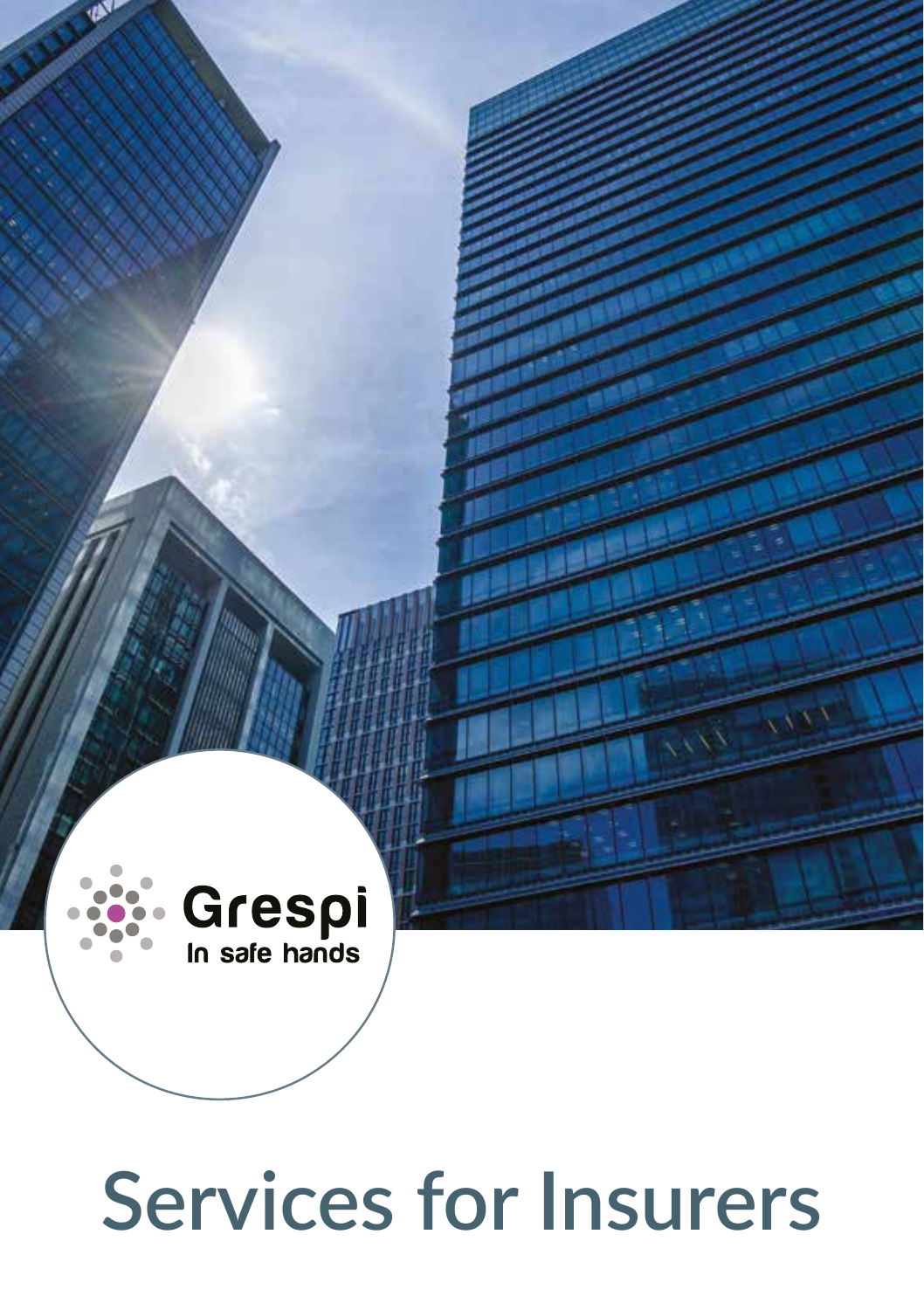Last revised November 2019 © 2019 Grespi Limited All rights reserved.

#### **Grespi Limited** 85 St Augustine's Road

London NW1 9RR

info@grespi.com tel: 0845 601 6036 www.grespi.com



| Introduction                                        | 3  |
|-----------------------------------------------------|----|
| <b>Diagnostic services</b>                          |    |
| Triage                                              | 7  |
| Clinical assessment                                 | 8  |
| Psychiatric IME (independent medical examination)   | 8  |
| Other specialist assessment                         | 10 |
| General psychiatric assessment                      | 10 |
| Clinical psychology assessment                      | 11 |
| Occupational therapy in mental health assessment    | 11 |
| Clinical file review                                | 11 |
| Telephone consultation service for claims assessors | 11 |
| <b>Intervention</b>                                 |    |
| <b>Treatment</b>                                    | 13 |
| Psychiatric treatment                               | 13 |
| Clinical psychology                                 | 13 |
| Occupational therapy in mental health               | 14 |
| Psychotherapy                                       | 14 |
| Cognitive behavioural therapy (CBT)                 | 15 |
| Counselling                                         | 15 |
| Vocational rehabilitation                           | 16 |
| <b>Employment mediation</b>                         | 16 |
| <b>Training and support</b>                         |    |
| Training on mental health for claims assessors      | 19 |
| Case-based review groups                            | 20 |
| Telephone consultation service for claims assessors | 20 |
| Key people                                          | 23 |
| <b>Contact Grespi</b>                               | 26 |

**Services**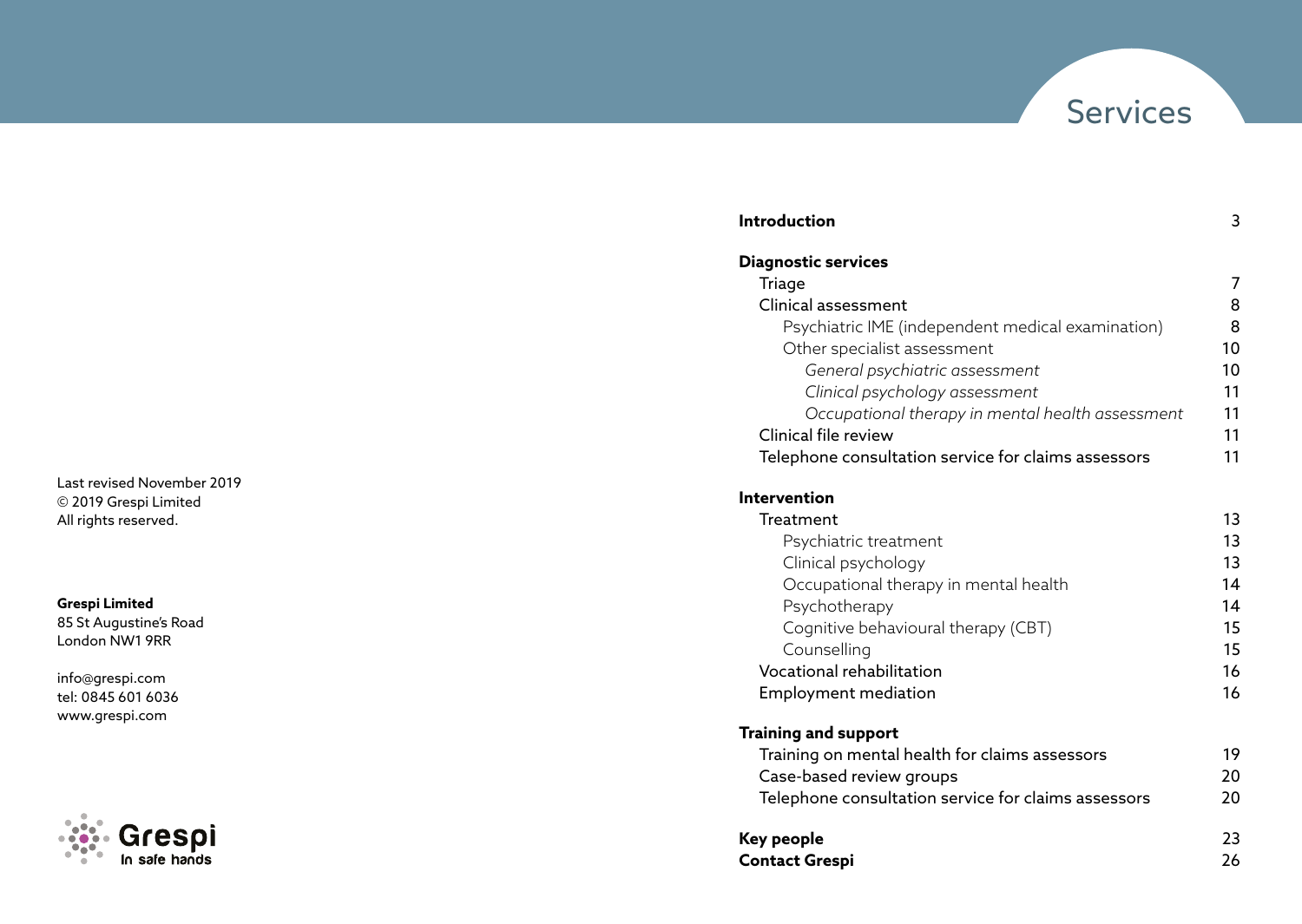# Introduction

Grespi is medically-led. Key figures are the Medical Director and the Deputy Medical Director, who are both senior consultant psychiatrists. The Medical Directors have an overarching duty to ensure that all services delivered by Grespi meet the high standards prescribed by the General Medical Council (GMC).

Grespi specialist services address a range of mental health problems, including: depression, anxiety, personality disorders, post-traumatic stress disorder, chronic fatigue syndrome, substance misuse, workrelated mental and physical health problems, and cardiac-related neurosis.

Grespi provides a range of specialist mental health services for insurance-related purposes, including:

- Assessment
	- Psychiatric IME (independent medical examination)
	- General psychiatric assessment
	- Clinical psychology
	- Occupational therapy in mental health
- **Treatment** 
	- psychiatry
	- clinical psychology
	- occupational therapy in mental health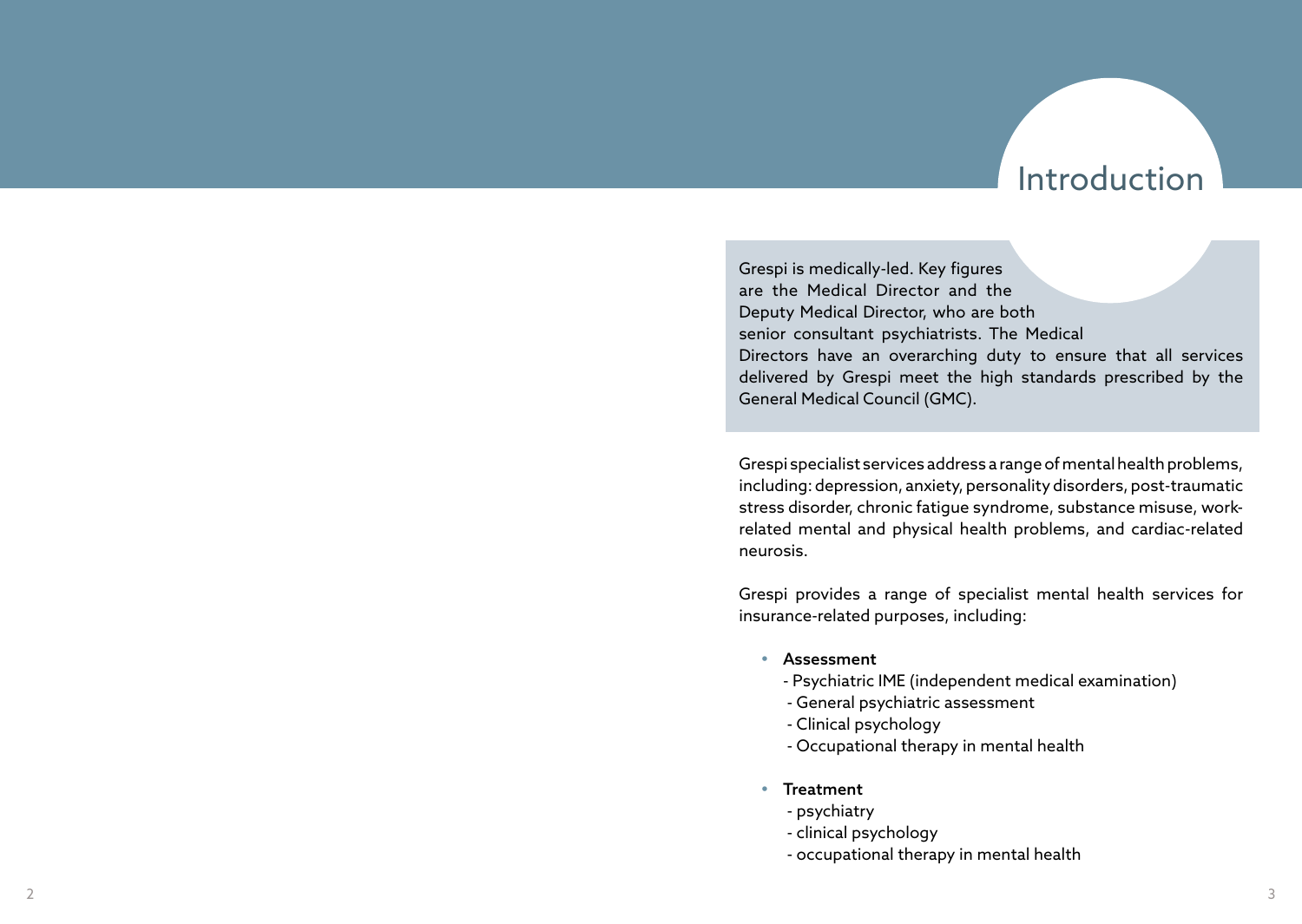- psychotherapy
- Cognitive behavioural therapy (CBT)
- Counselling

# • Vocational rehabilitation

- Return to work support
- Employment mediation

Grespi provides services at its consulting rooms in London or with home visits. Its clinicians also provide assessments and treatments remotely via Skype. This is particularly important for claimants who live outside London or have moved overseas.

Grespi operates as a team with a wide range of disciplines, including: psychiatrists, psychologists, occupational therapists in mental health, psychotherapists and specialist counsellors.

Most importantly, **Grespi is not an agency and does not subcontract work to clinicians** who are not established members of the Grespi team. This enables Grespi to manage, monitor and maintain high standards in service delivery.

Grespi clinicians work/have worked in the NHS at senior level and therefore have thorough knowledge of, and active professional links with, the public and private sectors.

Grespi clinicians have been working for many years with major income-protection insurers and have a clear understanding of the professional perspectives and duties of claims assessors; medicolegal requirements related to employers' duty of care obligations towards employees; and high clinical standards in the delivery of specialist clinical services to claimants.

We comply with the General Medical Council (GMC) Good Medical Practice Guidelines to ensure adherence to high ethical and professional standards on matters such as confidentiality and consent. Our work is compliant with the Data Protection Act.

Grespi recognises the complex legal context in which specialist assessments and treatments can take place and therefore works in partnership with leading international law firms to ensure that its services take legal sensitivities into account and do not prejudice the legal position of insurers, claimants or employers.

# Grespi's fees are set out in our latest **Service levels and fees** sheet.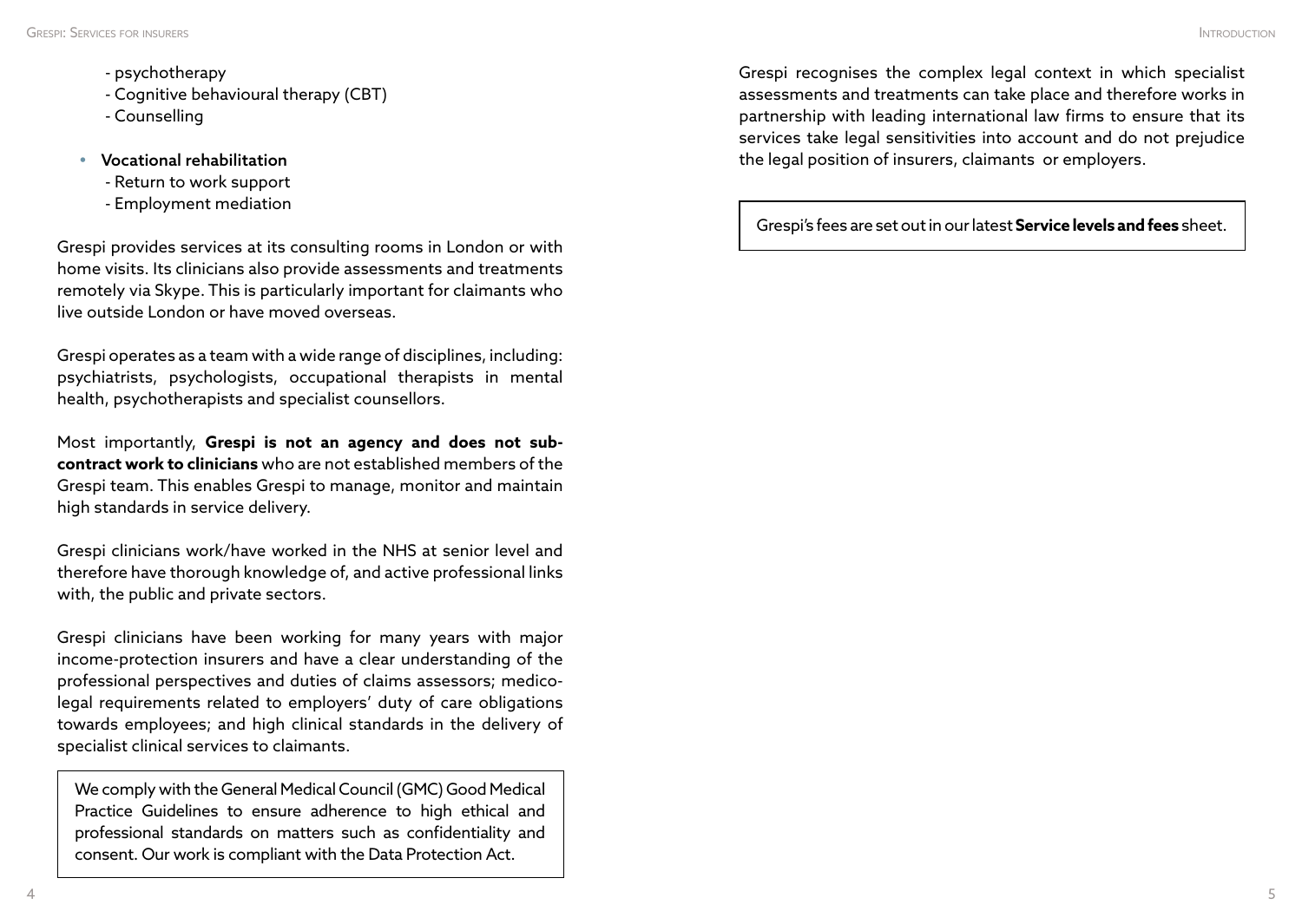# Diagnostic services

1



#### **Figure 1. Proactive mental health claim management**

*Copyright © Grespi Limited 2019*

Complex mental health-related claims are assessed more effectively if the process of identifying and

implementing the correct assessment is achieved at the onset, followed by evidence-based actions or interventions. Grespi therefore places the highest priority on the triage, assessment and diagnosis of presenting problems. The triage and assessment process takes place at the outset of any assignment and is carried out by one of our senior consultants. It starts with a telephone consultation with the claim assessor, which may be followed as appropriate by a face to face assessment and a report that includes a diagnostic formulation of the problem(s) and recommendations as to any action required.

#### **Triage**

Sound claim handling and decision-making requires a good understanding of the presenting problems and the dynamics involved. Grespi recognises that mental health-related claims may be associated with vague or limited information about the underlying condition (particularly when GP notes refer to 'stress' or 'anxiety and depression'), difficulty in evaluating treatment to date and motivation, and in some cases conflict in the relationship between claimant and insurer. In addition, insurers are faced with a myriad of potential mental health professionals and types of assessment. There is a high risk of duplicate assessments which may not answer the key questions, or the creation of stuck situations. Grespi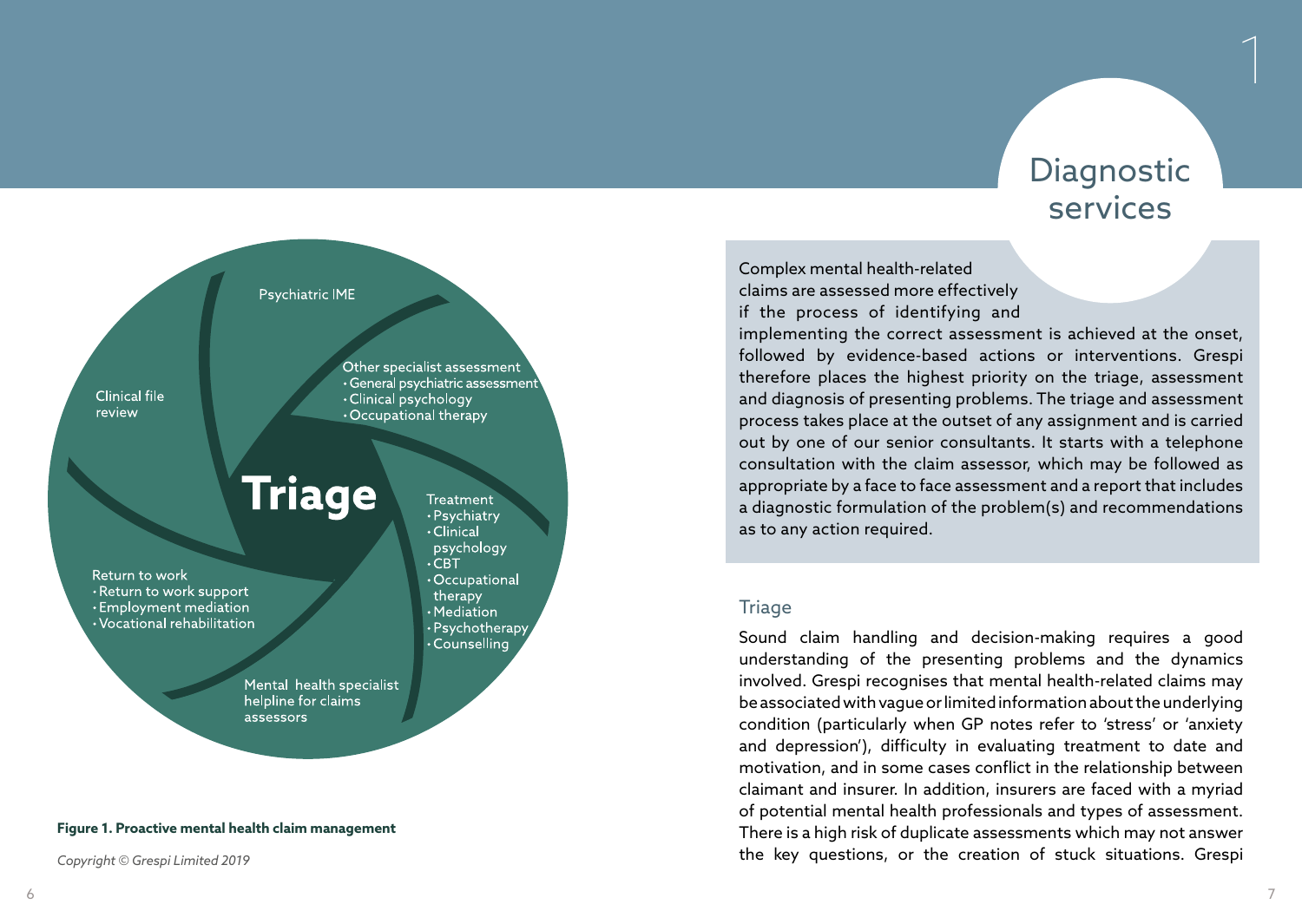therefore places the highest priority on the triage, assessment and diagnosis of presenting problems.

The triage and assessment process takes place at the outset of any assignment, and ensures that as claims assessor you remain in the driving seat of the process. We start with a phone conversation with one of our senior consultants. A typical conversation will take about 20 minutes, and allows for the problem to be clarified and an initial understanding to be formed. This allows you to have clarity on your overall approach for managing the problem and for the key questions for a report to be identified.

The triage call may be followed as appropriate by a face-to-face assessment consultation with the claimant and a report that includes a diagnostic formulation of the problem(s), a rational opinion on fitness for work and return-to-work prospects, and recommendations as to any action required.

Effective triage means that the right pathway is identified early, and the right processes are followed.

Contact Grespi to arrange a triage conversation within three hours.

# Clinical assessment

All types of clinical assessment are provided once we have received a signed consent form from the claimant concerned. Assessment consultations take place at Grespi consulting rooms in London or, where appropriate, at the claimant's home. When appropriate, we can also provide assessment consultations via Skype for claimants living outside London or abroad.

# **Psychiatric IME (independent medical examination)**

In cases where insurers and the Grespi senior consultant agree that an IME should be provided, it is usual practice for Grespi to expect a written instruction (usually via email) in which insurers indicate questions and queries which the Grespi assessor is

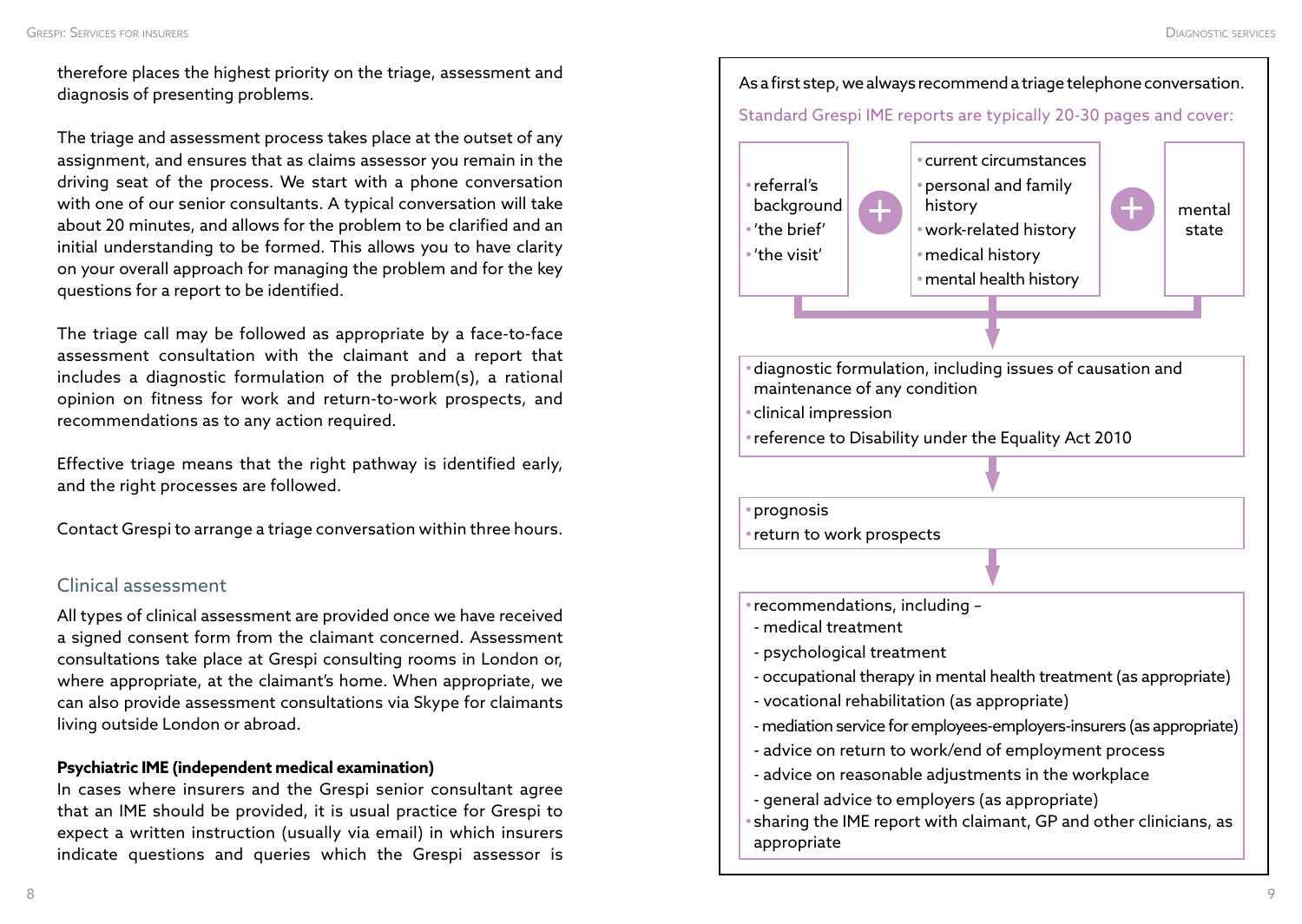expected to address and clarify in the IME report. IME reports are detailed medico-legal documents, often 20-30 pages long, which are required for cases of particular clinical complexity; differing views on diagnosis; tortuous employment-related dynamics; and/ or high potential for litigation.

The IME consultation can take place either at a Grespi consulting room; as a home visit at the claimant's address; at an ad hoc rented office near the claimant's home address; or via Skype. A Grespi clinician will contact the claimant directly to arrange the appointment and engage the individual in the process. The consultation consists of a two-hour face-to-face meeting.

IME consultations are carried out with the claimant's written consent. We also review relevant medical records. Following the consultation and records review, we share our IME report with the claimant to allow for a factual accuracy check and to ensure that informed consent is obtained to release the report. This step is in keeping with the General Medical Council (GMC) Good Medical Practice guidelines, and also ensures that your claim handling remains on sound medicolegal footing.

#### **Other specialist assessment**

When claims assessors and a Grespi senior consultant may agree that a full Psychiatric Independent Medical Examination (IME) is not required, other assessment options may be considered and agreed.

#### *General psychiatric assessment*

The general psychiatric assessment differs from the psychiatric IME essentially because clinical reports, normally five-to-seven pages in length, go into less medico-legal detail, yet also cover diagnosis, prognosis, fitness for work, return-to-work prospects, questions regarding disability and reasonable adjustments and treatment recommendations.

# *Clinical psychology assessment*

We also provide specialist clinical psychology assessments, for example where psychometric testing is required.

# *Occupational therapy in mental health assessment*

Grespi can also provide occupational therapy assessments, particularly in those cases where return to work or alternative work plans may need to be developed; or when the expertise of an occupational therapist in mental health is required to mediate between claimant and employer when relationships may be difficult or conflictual.

# Clinical file review

In some cases, a claim or an individual's situation becomes stuck despite multiple specialist assessments and reports, or repeated attempts at treatment. This may be particularly relevant where there are differing clinical views expressed in reports by experts, or where there is a lack of clarity regarding treatments recommended, treatments offered and the response to treatments that have actually been carried through. Legal disputes, dysfunctional dynamics or uncertainty about motivation may add to the complexity. Grespi offers a review of clinical files held by insurers for the purpose of providing an overview, an evaluation of the strengths and weaknesses of different sources of information, and a clinical opinion on the best way forward.

# Telephone consultation service for claims assessors

Grespi offers a telephone/Skype consultation service for complex insurance-related situations. These typically involve discussions between a Grespi consultant and claims assessor on the management of particularly challenging claims, dysfunctional dynamics or organisational issues. Consultations of 60 to 90 minutes are made available within 48 hours. Contact us to arrange a consultation.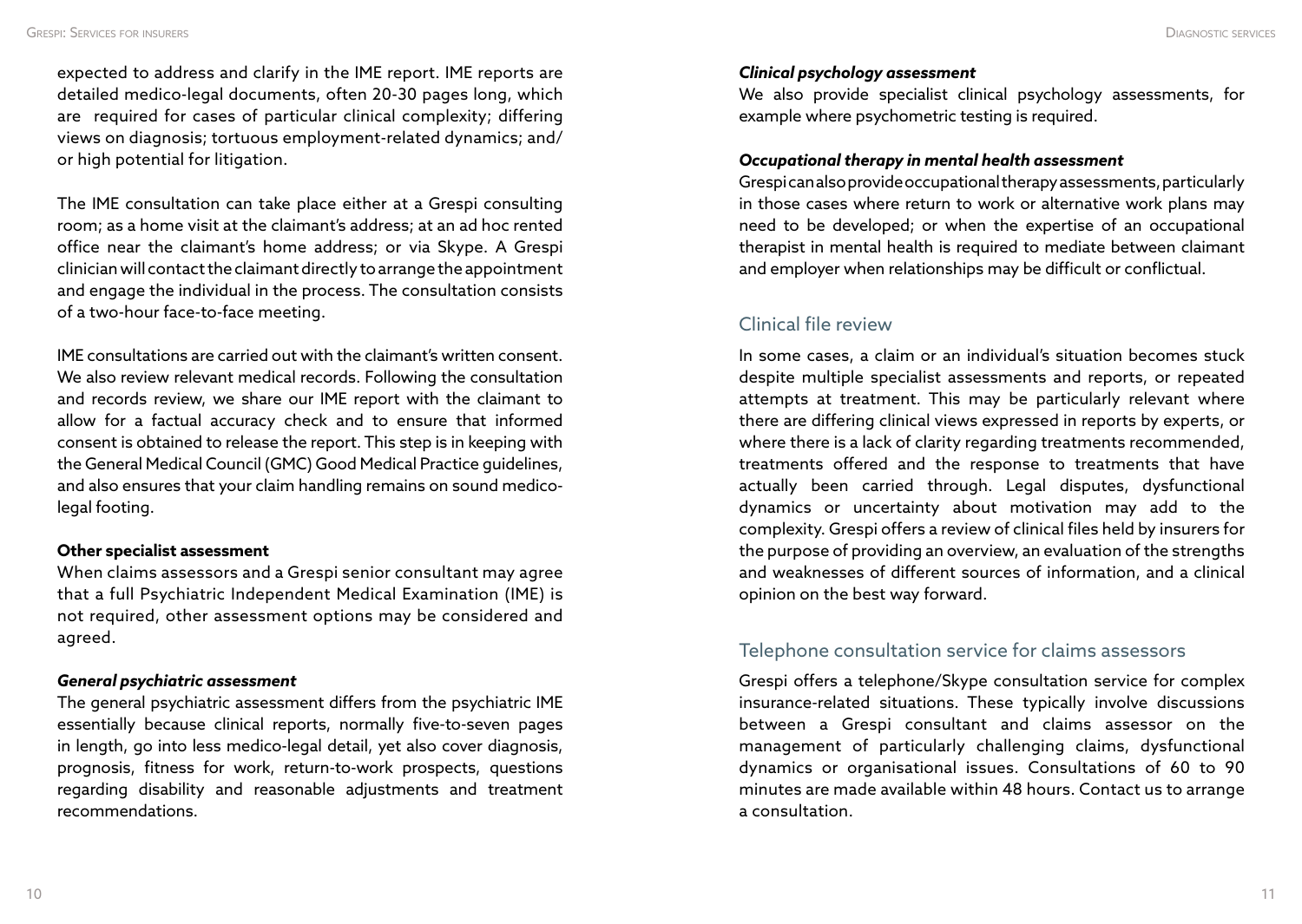# Intervention

Intervention<br>
A thereogen initial assessment<br>
Leads to occurrent<br>dates a simple control of the state of the state of the state of the<br>
a restard exist of contributions are not the state of the<br>
a restard text of the state A thorough initial assessment leads to recommendations aimed at effective claim management. Where a mental health condition has been identified, the diagnostic formulation and clinical opinion may lead to specific treatment recommendations. These specialised, focused interventions are tailored to move the situation forward – aiding recovery and return to work when there are realistic prospects of doing so, and helping unblock stuck situations. Our focused interventions have clear progress review points and are combined with interim and final reports provided to claimant and insurers. Authorisation is always sought from claims assessors before carrying out agreed treatment plans.

#### **Treatment**

#### **Psychiatric treatment**

In cases where an initial IME or general psychiatric assessment with one of our specialists has identified a mental health condition, our consultant psychiatrists can provide pharmacological treatment combined with a psychological approach, as well as follow-up consultations to monitor treatment and progress, as appropriate.

#### **Clinical psychology**

An initial IME consultation may identify the need for a clinical psychology intervention. Clinical psychologists use a psychological formulation (or way of understanding difficulties) to address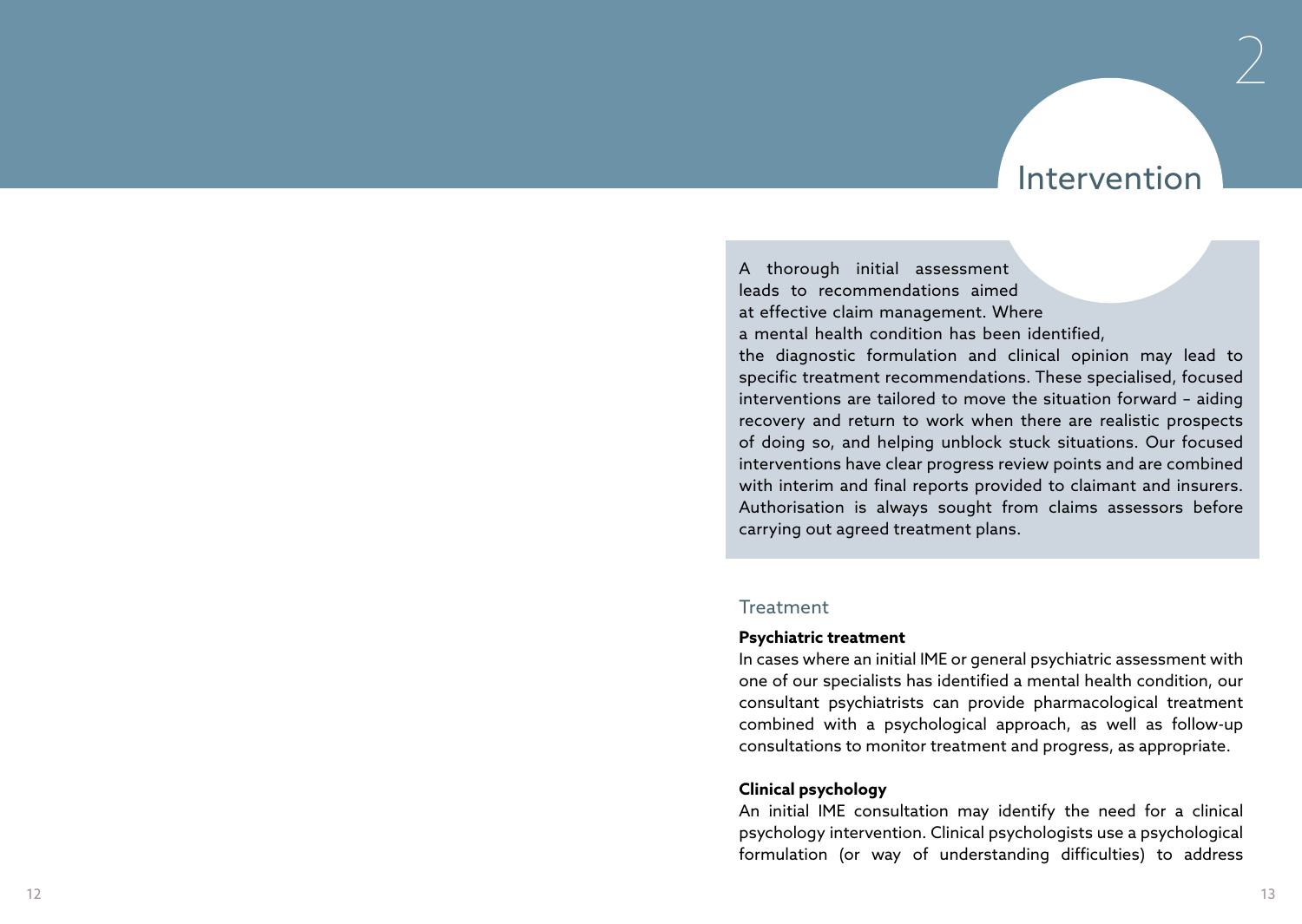symptoms and suffering or promote personal development. They may use a range of psychotherapeutic techniques and support in order to help individuals put themselves on firmer psychological footing and work towards achieving personal goals. Where there is a specific need, they may also carry out psychometric testing. Grespi clinical psychologists are accredited with the Health and Care Professions Council (HCPC) and are skilled in working in tandem with our psychiatrists and other mental health clinicians.

#### **Occupational therapy in mental health**

An initial IME consultation may lead to a recommendation for occupational therapy. Occupational therapists (OTs) in mental health help individuals to optimise their engagement in meaningful and productive roles in their employment and, more in general, in any occupational setting. The individual is helped to identify their goals, translate these into realistic objectives and to stay on task in working towards these objectives within an agreed timeframe. Such help is particularly important for people who may need to make a significant recalibration in their lives or reintegrate in work following a period of illness; or, in some cases, consider whether a redirection in their employment status and context may be a healthier prospect for them. Grespi OTs are registered with the Health and Care Professions Council (HCPC) and are skilled in working in tandem with our psychiatrists and other mental health clinicians.

#### **Psychotherapy**

An initial IME consultation may identify a need for psychotherapy. This is a form of talking treatment, which is mindful of the individual's strengths and which seeks to link the individual's difficulties in the present situation with their origins in childhood and subsequent life experiences. By using the treatment relationship with the psychotherapist to understand and resolve these difficulties, the individual can move from a somewhat stuck psychological position into a freer one, and apply their strengths to more adaptive ways of dealing with problems and relationships. This also includes becoming better able to build on their psychological

potential in a working environment and become better equipped to work pressures. Grespi's psychotherapists are registered with the main umbrella organisations for psychotherapy in the UK – the British Psychoanalytic Council (BPC), the UK Council for Psychotherapy (UKCP) and the British Association for Counselling and Psychotherapy (BACP). They are skilled in working in tandem with our psychiatrists and other mental health clinicians.

# **Cognitive behavioural therapy (CBT)**

An initial IME consultation may identify a need for CBT. This is a type of talking treatment that helps the individual identify their typical ways of thinking and behaving, and link this with their feelings and symptoms. By strengthening helpful thoughts strategies, while challenging unhelpful ones, the individual and their therapist work towards goals by setting exercises which the individual then carries out in a supported way. Grespi's CBT therapists are recognised by the British Association for Behavioural-Cognitive Psychotherapy (BABCP), the main accreditation body for CBT in the UK, and are skilled in working in tandem with our psychiatrists.

#### **Counselling**

An initial IME consultation may lead to a course of counselling. Counselling aims at helping individuals to broaden their awareness of their psychological difficulties, and how these affect their everyday life. It is however important to differentiate counselling from psychotherapy, in that psychotherapy aims at fostering significant psychological changes and help individuals settle on a healthier and permanent mental health plateau. It should also be noted that Employee Assistance Programmes (EAPs) typically offer 'generic counselling' as a general opportunity to 'talk things through'. On the other hand, counsellors with NHS experience and additional training in occupational mental health are better placed to provide effective help to employees experiencing psychological difficulties also in relation to their employment role and duties. All Grespi counsellors have accumulated years of NHS experience and obtained additional training in occupational mental health. They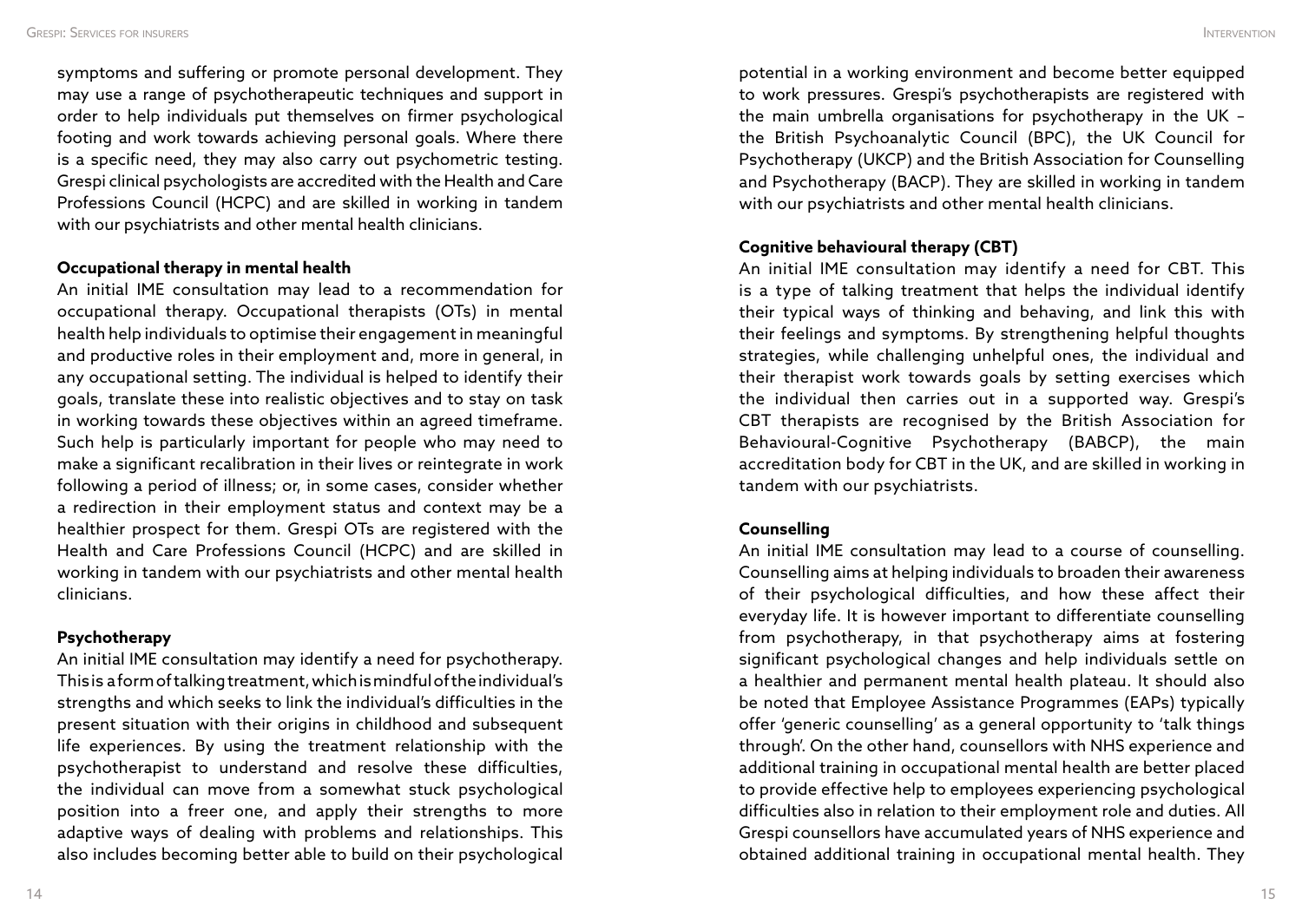hold registrations with professional bodies for counselling and psychotherapy, such as the BACP, the BPC and the UKCP. Grespi counsellors are skilled in working in parallel with our psychiatrists and other mental health clinicians.

# Vocational rehabilitation

Individuals who have developed severe or chronic mental health difficulties and/or have been on sick leave for long periods may require well thought-out, planned and structured support to return to work and remain in work. This can be a complex process involving the careful evaluation of the claimant's psychological strengths and weaknesses, an appropriate degree of support and guidance aimed at enhancing the claimant's potential for independence; and a productive dialogue with the employer regarding the return to work process and time framework, as well as in some cases appropriate reasonable adjustments in the workplace and an evaluation of progress. At Grespi we recognise that a 'one size fits all' approach is unlikely to be effective, and emphasise the need to adopt a 'case-bycase' approach via the expertise of specialist occupational therapists in mental health.

# Employment mediation

In some cases, the relationship between the claimant and their employer has become woven into the insurance claimant's psychological difficulties in such a way that a stuck situation develops. The claimant may be fearful of returning to work to the extent that a return to work is not immediately realistic. Alternatively, a grievance may have developed or conflicts may have erupted between claimant and employer. At the same time, the lack of movement regarding a return to work may be contributing to the maintenance of the individual's psychological difficulties and interfere with recovery.

Grespi recognises that an independent and neutral third party who understands the psychological dynamics involved may be needed in order to help unblock the situation. Grespi occupational therapists in mental health are professionally equipped and clinically experienced to mediate when relationships may have become difficult and strained and the need to re-establish a meaningful dialogue between claimant, employer and insurer is vital to unblock a stuck situation and move the insurance claim forward.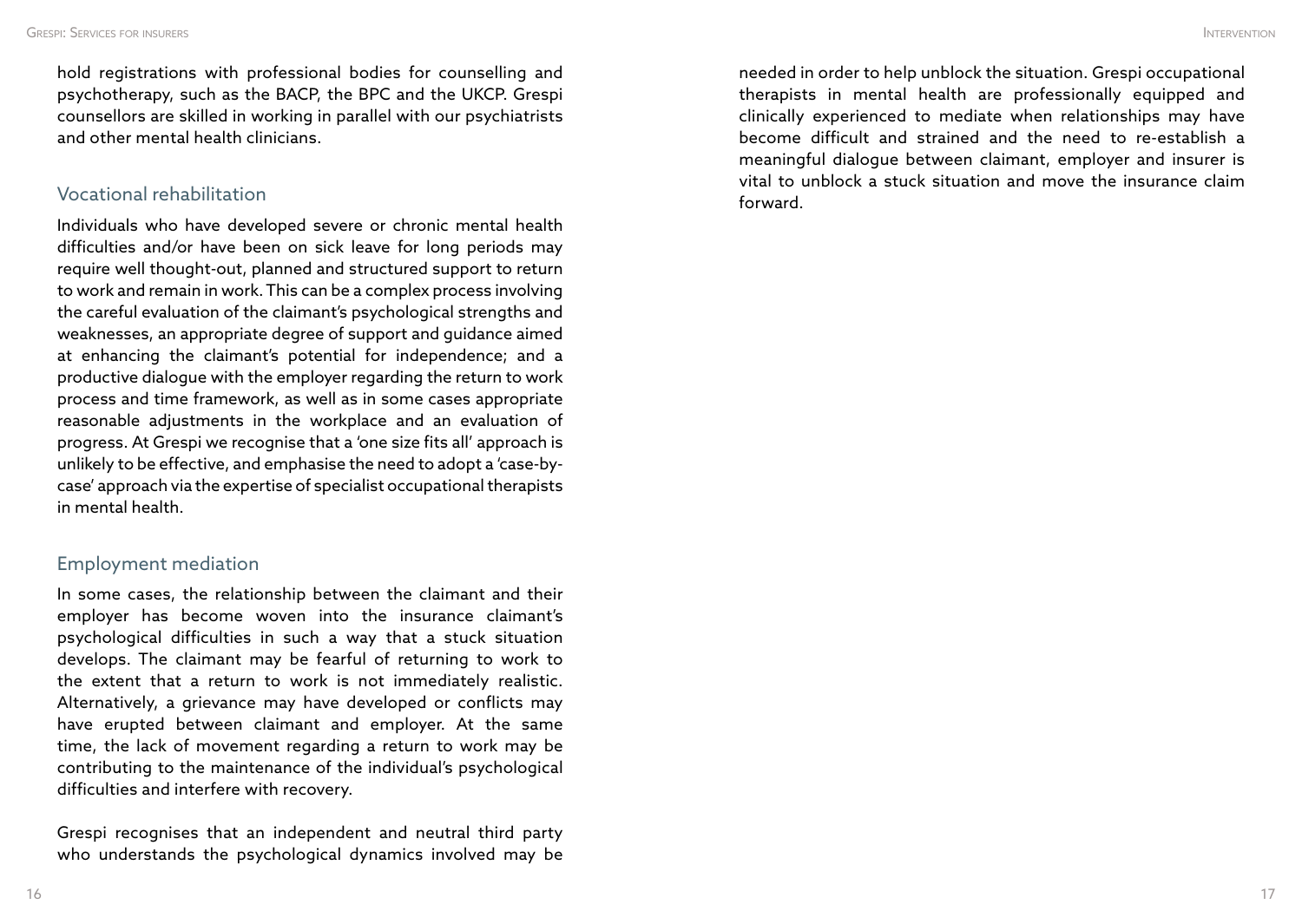# Training and support

Trainining and<br>
Support Considers a maps of scheme is a simple to support<br>
Support the probable state and a state and a state and a state and a state and a state and a state and a state and a state and a state of dispersio Grespi provides a range of training packages and interventions aimed at helping insurers handle complex mental health-related claims. This includes medicolegal areas such as confidentiality, clarification of diagnostic uncertainties and potentially conflicting professional roles, engagement of claimants and the management of conflicts related to mental health conditions. We work in partnership with legal professionals enabling insurers to make informed decisions that are both clinically and legally sound.

# Training on mental health for claims assessors

Our training courses, seminars and workshops enable claims assessors to deal effectively with mental health-related insurance claims and the specific medico-legal considerations that may result from such work.

Areas covered include:

- Which types of specialist mental health assessment may be most appropriate and why: psychiatric IME, clinical psychology, occupational therapy in mental health?
- Which questions should be asked in order to obtain relevant, meaningful and useful answers for the management of the claim?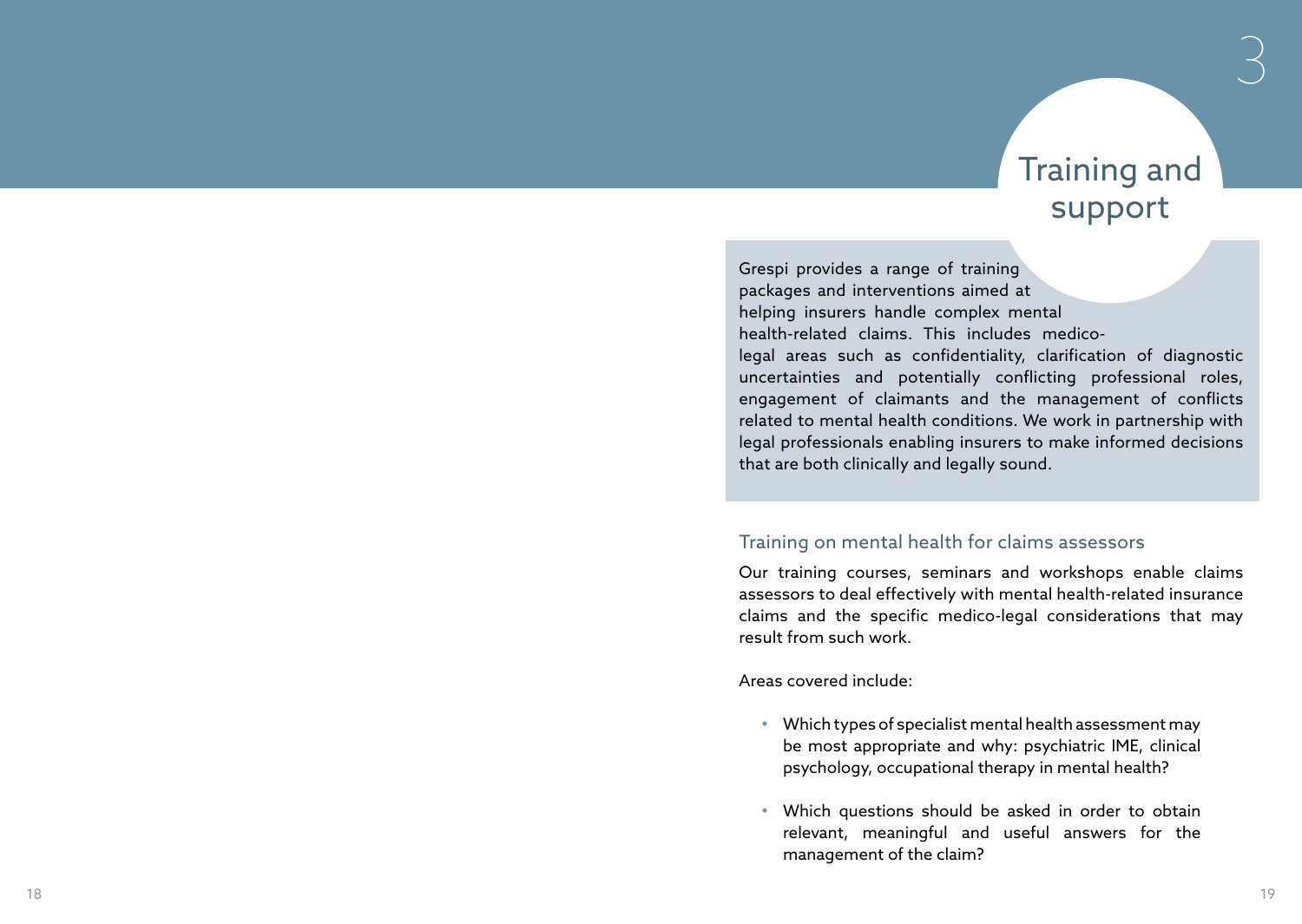- How to evaluate a mental health assessment report for insurance purposes?
- Engaging claimants where there are difficult dynamics
- Consent, including the withdrawal of consent for reports to be submitted
- Linking treatment interventions to return to work prospects

Our training combines clinical and legal expertise.

# Case-based review groups

As claims assessor or manager, you are on the frontline of some challenging personal situations, and it is therefore important that you can access help that is specifically designed to support you in your role.

Grespi offers a consultant-facilitated case discussion service for claims assessors typically provided in a 60 to 90-minute Balint group format, held on site or via Skype. Balint groups are conducted by consultants specifically trained in this well-established approach, which aims at helping group members to work more effectively in their professional roles.

# Telephone consultation service for claims assessors

Grespi offers a telephone or Skype consultation service to claims assessors for complex claim situations. These typically involve discussions between a Grespi consultant and a claims assessor on the management of individual claims, claim patterns, or dysfunctional organisational issues. These consultations are normally pre-booked. Grespi guarantees that consultations of 60 to 90 minutes will be available within 48 hours.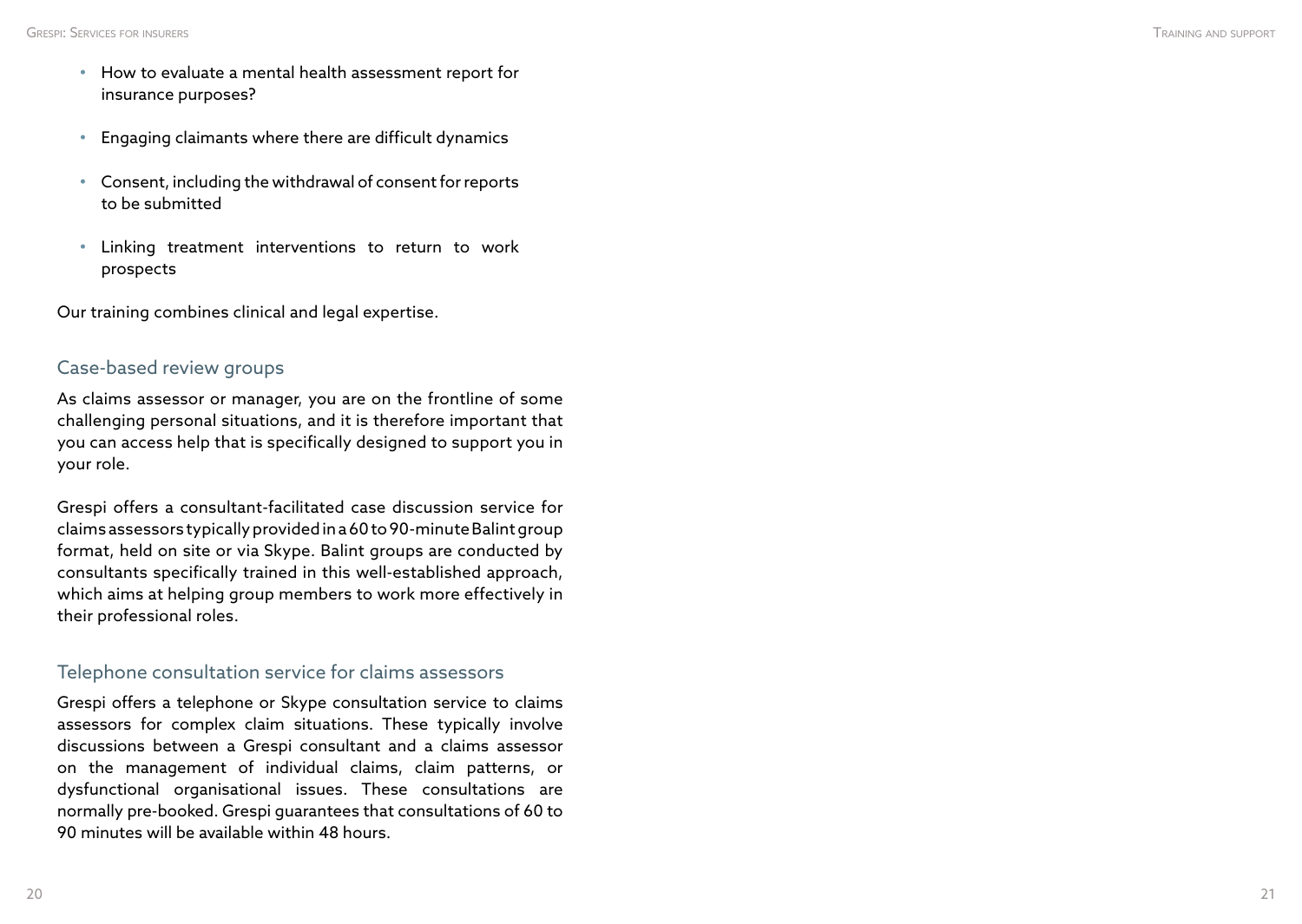# Key people

### Dr Lorenzo Grespi FRCPsych

Dr Grespi is a consultant psychiatrist and the Medical Director of Grespi.

Dr Grespi is a General Medical Council (GMC) registered specialist in general psychiatry, psychotherapy and child & adolescent psychiatry.

In addition to working in the private sector, until recently Dr Grespi worked as an NHS consultant psychiatrist in psychotherapy in Westminster and was Deputy Head for Psychotherapy in a Central London NHS Trust.

Dr Grespi has specialist expertise in working with employers and insurers in the clinical and organisational management of mental health problems in the workplace. He is an insurance psychiatric assessor.

Dr Grespi has published several papers and lectures in the UK and abroad on the management of mental health problems in the NHS and in large corporate organisations.

Dr Grespi speaks English and Italian.

His email address is l.grespi@grespi.com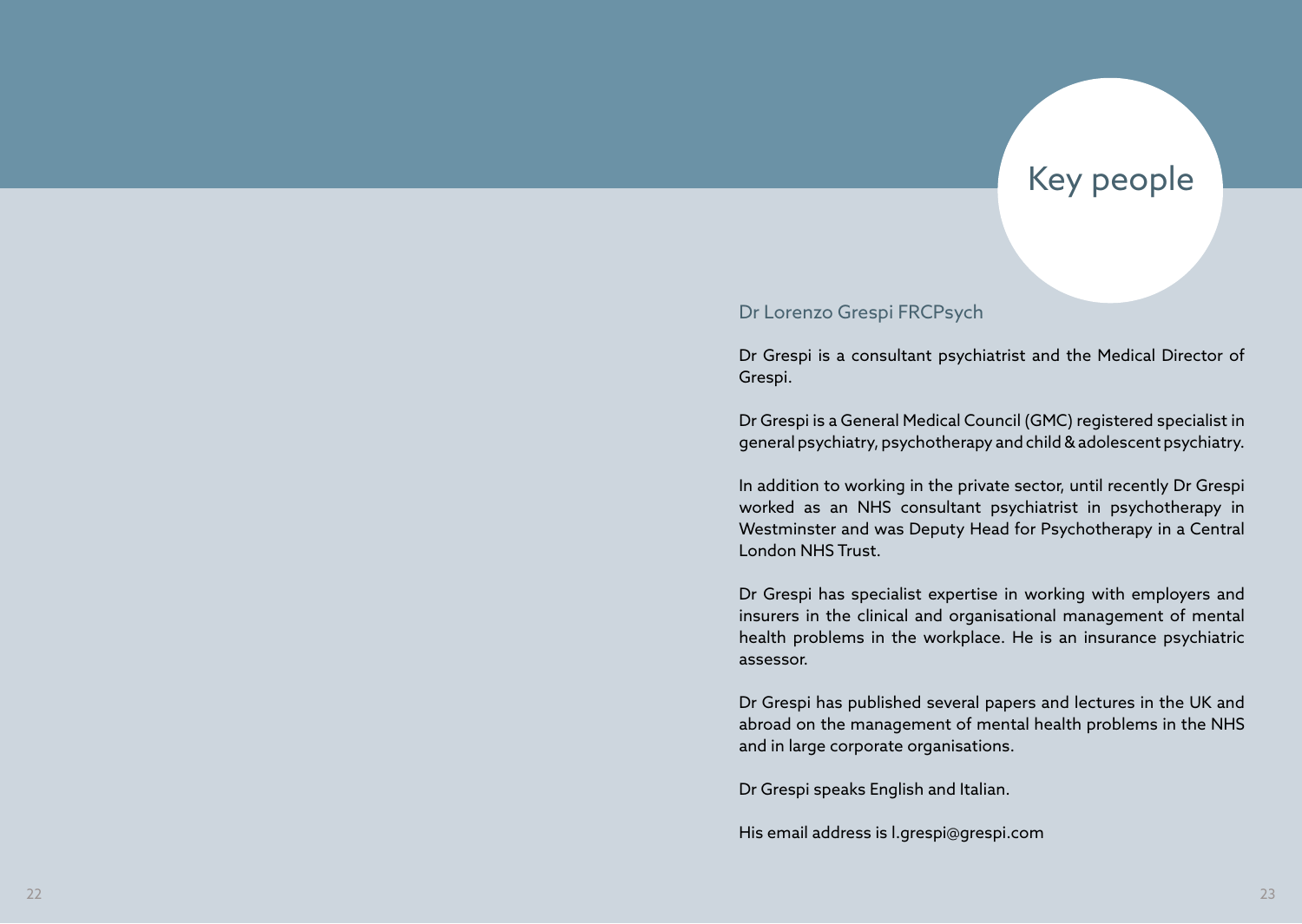# Dr William Badenhorst FRCPsych

Dr Badenhorst is a consultant psychiatrist, psychoanalyst and Deputy Medical Director of Grespi.

Dr Badenhorst is a General Medical Council (GMC) registered specialist in general psychiatry and psychotherapy and a member of the British Psychoanalytical Society.

Alongside his work in the private sector, Dr Badenhorst holds an NHS consultant psychiatrist post where he is Clinical Lead for Psychotherapy in Westminster.

Dr Badenhorst has several years' experience of clinical leadership in NHS clinical services and senior management teams. His expertise includes clinical governance and the promotion of high-quality care and the clinical needs of people with disabilities and ethnic minorities. He is an insurance psychiatric assessor and has acted as psychiatric expert for Employment Tribunals.

Dr Badenhorst also has a special interest in mental healthcare education and is a Fellow of the Higher Education Academy.

Dr Badenhorst speaks English and Afrikaans.

His email address is w.badenhorst@grespi.com

### Ms Jan McKenzie

Ms McKenzie is the Clinical Coordinator of Grespi.

Ms McKenzie is a qualified psychotherapist, registered with the British Association for Counselling & Psychotherapy and the British Psychoanalytic Council. She has significant experience in the provision of mental health services in the public and voluntary sectors with special interests in triaging, counselling and psychotherapy.

Ms McKenzie has an established private practice treating patients for a wide range of mental health issues including depression, anxiety, trauma and loss including bereavement.

Her special interest in private practice is the treatment of patients with cross cultural concerns, in particular people from the BAME community who identify as LGBTQ+. Ms McKenzie also has considerable experience as a trainer, in particular training HR in the management of mental health situations in the workplace.

Ms McKenzie's email address is j.mckenzie@grespi.com

# Mr Mark Eaton

Mr Mark Eaton is a Director of Grespi and Head of Business Development. He is responsible for managing relationships with Grespi's key clients, in particular insurers and large employers.

Mr Eaton has over 25 years' experience of managing multi-disciplinary business development teams across a range of business sectors.

A key factor in his success is the ability to develop and maintain excellent and effective working relationships with people occupying key roles in client organisations.

Mr Eaton's email address is m.eaton@grespi.com